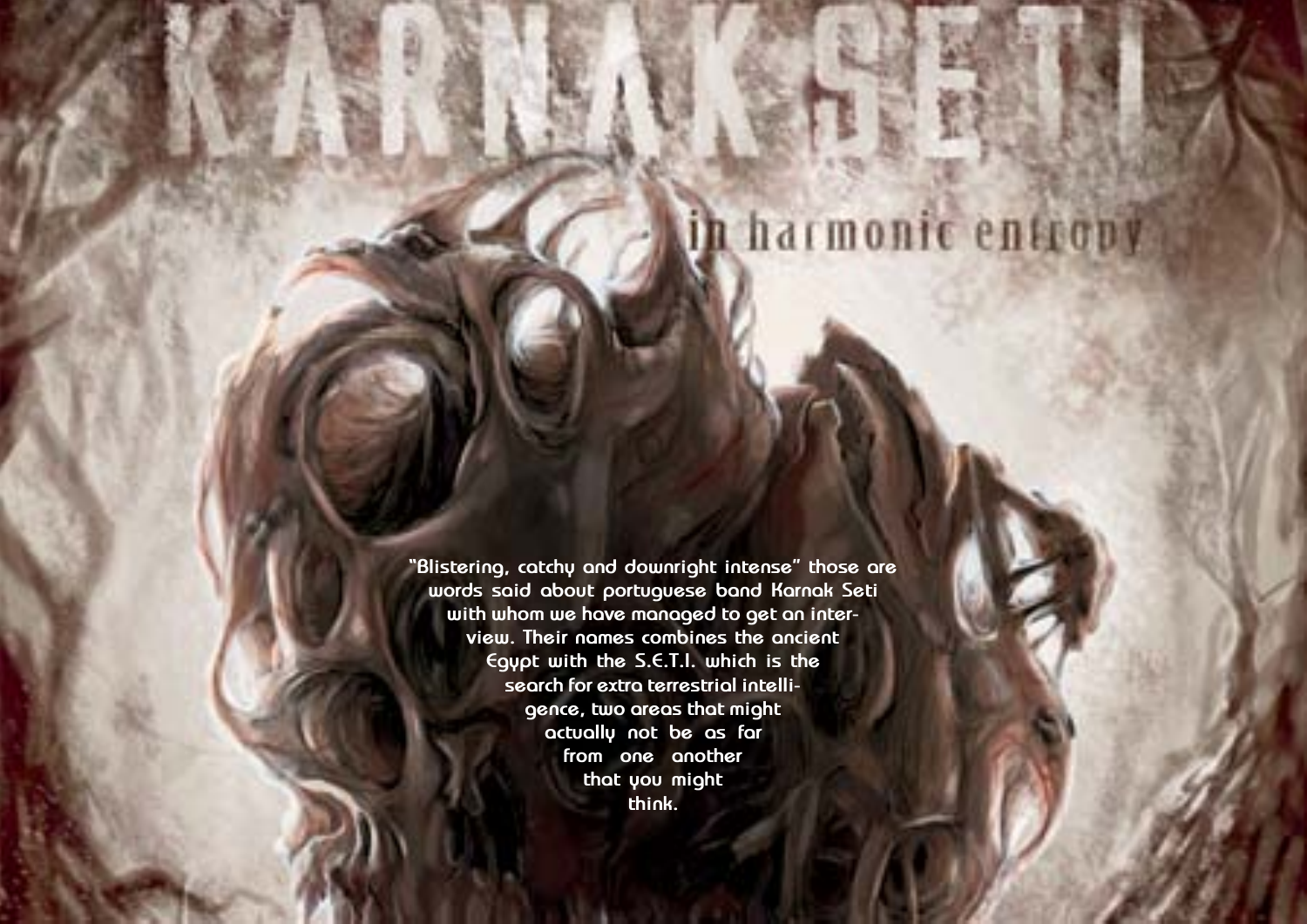written by daniel källmalm photos: karnak seti press pictures published on 21/3-2012

It all started about a decade ago, in 2001 some guys from the Madeira island in Portugal got together and recorded their first demo called "Cosmic Fate". Following that was three more demos ("Karnak Seti" in 2004, "Collateral Dreams" in 2005 and "Stranded by Existence" in 2007) before they in 2009 released their

in Braga Portugal with producer Daniel Cardoso. This album also got spread worldwide by Casket Music UK, they were awarded great reviews for this album which led to some opportunities to go out and perform their music live.

debut album called "Scars of ting for "In Harmonic Entropy" - We were opening up for Dark Tranquillity and Insomnium at both their gigs in Portugal, playing at Steel Warrior Rebellion 2010. By mid-2010 we started wri-

Your Decay" which was recorded and in April 2011 we went once again to Braga (Portugal) for the recording, Daniel Cardoso was working again with us as well. And here we are.

> The name however was not supposed to be what it was, they started out as Karnak but there was another band with that name already and that is where the SETI-badge comes from. It was Nelson who added the Seti which was inspired by Nasa's program although the SETI program is nowadays not run of funded by

- I can't pinpoint exactly what the Egyptian mythology which bers are generally curious about des us with all we really need. they call an interesting subject but not interesting enough to have visited Karnak themselves. - No, but we usually joke around on going there someday. It would be a great experience I eyes. Since Seti is a part of this band's name it would be logical to believe that they have some kind of take on the prospect of extra terrestrial life, and for them it seems like it isn't that far fetched in their

Nasa.

brought up the name Karnak to the table but one of the guys was really into the Egyptian civilisation and History in general. So I guess it came from there.

There is no denying that there is a touch of Egyptian mythology and also sci-fi so it would seem likely that the band are quite interested in those kind of things. However, the man who was really into that sort of thing is no longer in the band and now the memhave no doubt.

nerdy about ancient egyptian mythology they do have a favourite deity amongst the egyptian god and it is not Isis or Osiris but

Even though they may not be we are alone in the Universe, it the sun god Ra as the sun provi-extra terrestrial life actually exits - As Carl Sagan said, "If sure seems like an awful waste of space". I think that with the technological advances we may in the near future get confirmation that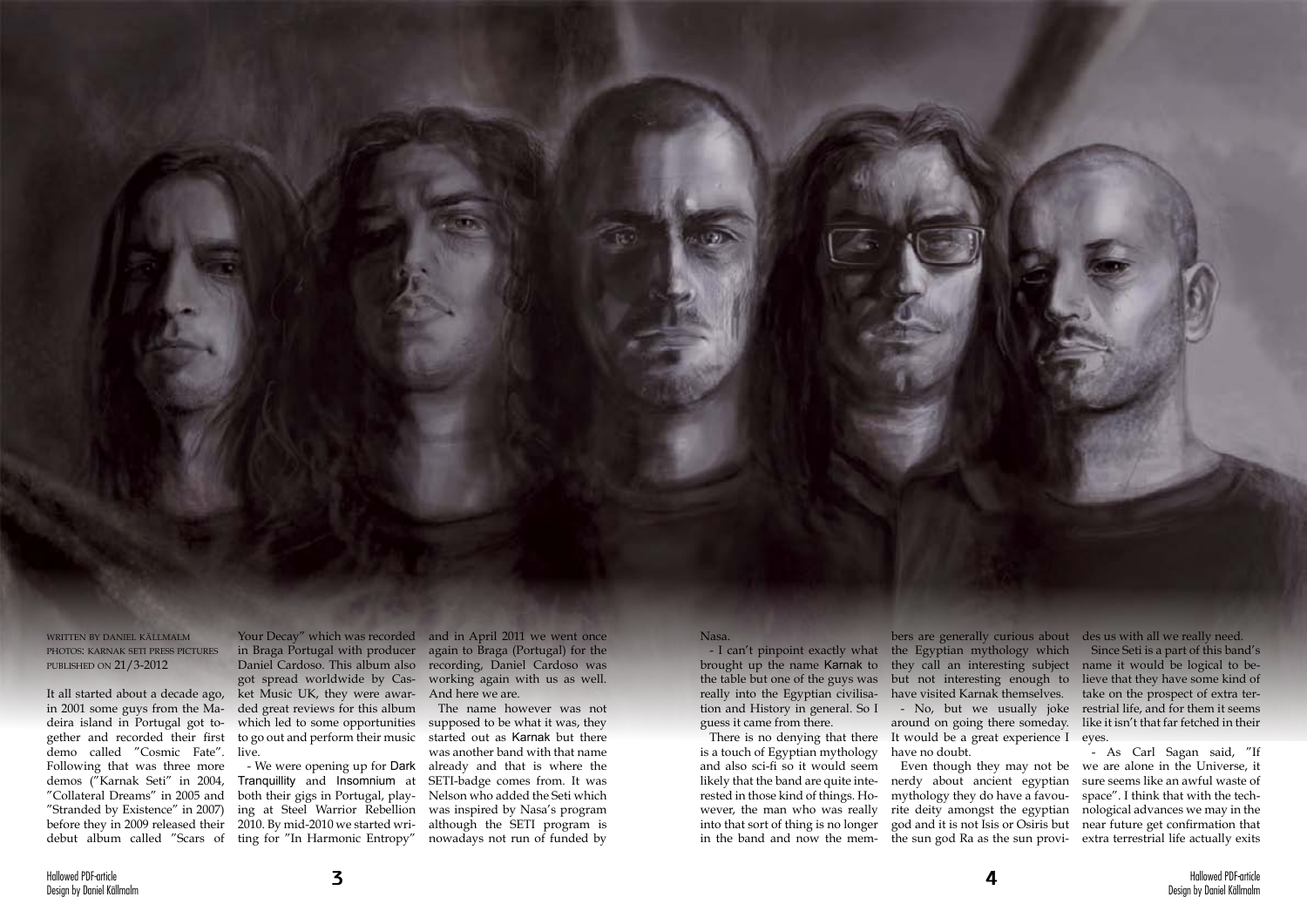beyond our planes.

some reading to do, type the name or copy paste it from this article into a search engine to learn more about this guy who ce on this band's name.

#### **In Harmonic Entropy**

"On this new album, the band has come up with a great blend of fierce Swedish-style death me-

And for you who don't know dic leads, technical precision and to create something in those lines who Carl Sagan was, you have a mesmerising interplay of rauyou could say had some influen-metal or melodic death metal is cous growls and emotional singing." The prior quote is found in the promo information, around the web Gothenburg style death often mentioned when it comes to describing this band and this description is nothing the band of Your Decay" and it takes a trip denies either.

tal guitar riffing, blistering melo-fans of melodic death, we tend but I like to think that we do have an original sound. Just have a listen to our latest album and you can see that there are several influences and moods.

- This album focus more on Hu- ally cool, so it's kind of hard pick-- Every track on the album has

- We describe our sound as powerful and melodic. Being big clears when you come to accept

"In Harmonic Entropy" is the second album of Karnak Seti, it follows their 2009 debut "Scars into your subconscious. It shows how the chaos inside your mind

it as part of yourself in a melodeath/thrash way.

manity itself and how it continu-ing one up, but tracks like *Long*  es to fail and how it should face *Gone Shadow*, *Luctor Et Emergo*, and accept it's wrongs, grow with *Among the Sleepless* and *Stranded*  them and rise again to overcome *by Existence* are hitting pretty them. I think that's Erre's point of hard now. view, but I'm sure several interpretations can be made.

picking out a favourite track on the album but the choice is narrowed down to a few possibilities.

It seems to be a bit of a difficulty these offers were good enough They did have some contacts from distributors but none of and left no certainties of how the album and band would be promoted.

something on it that makes it re-to get any worthwhile deal. We - At this level it's very difficult always have to come up with money to finance the album and at this moment it is very difficult. We paid for the recording, plane tickets and stay in Braga which was a hefty sum.

> So how is the album promoted now if they are not accepting any offers?

> - We try promoting through every site we can, we are working with a PR company to get us